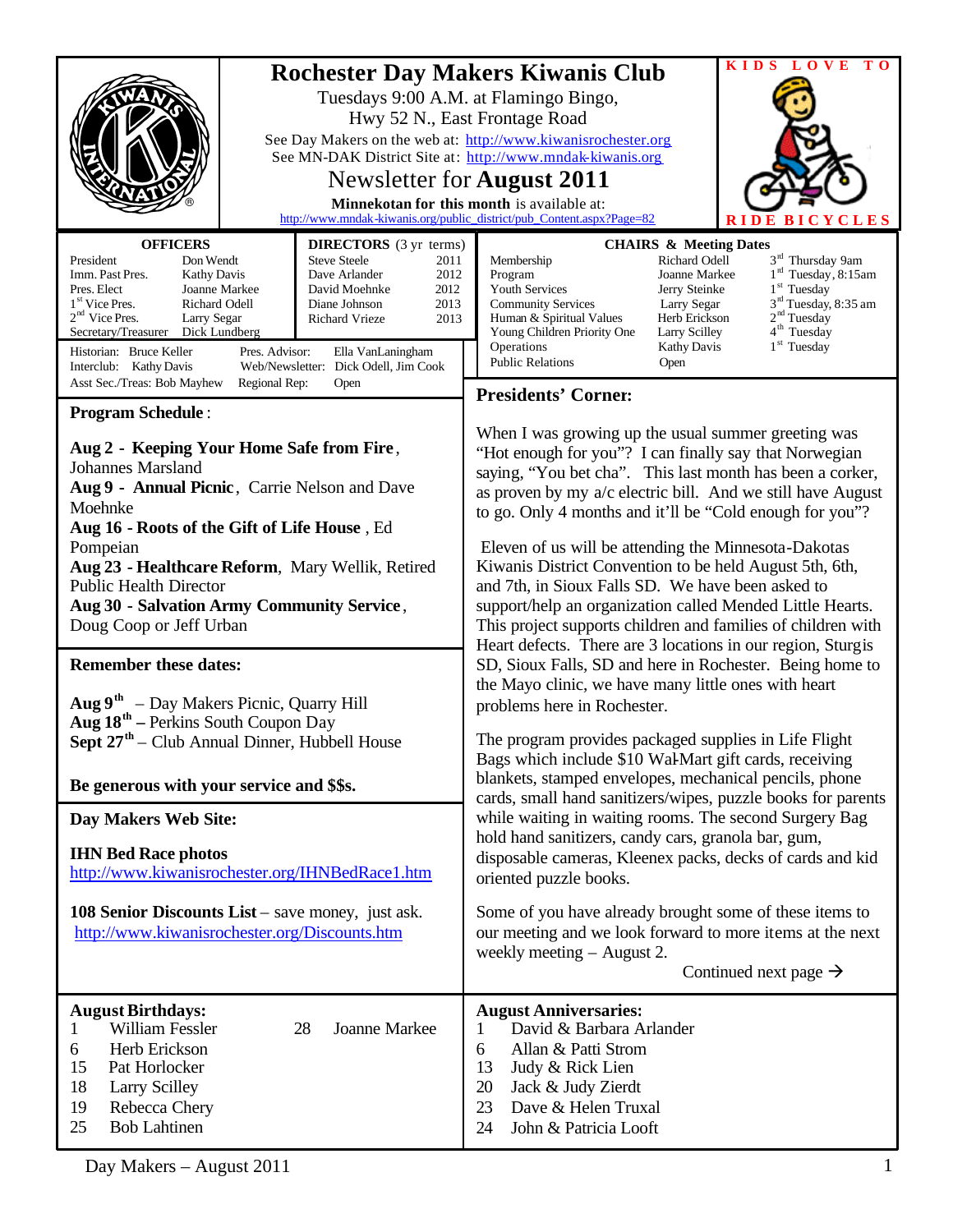| <b>Secretary/Treasurer's Report - June 2011</b>                                                                                                                                                                                                                                                                       | <b>Web Humor:</b><br><b>Ever wonder?</b>                                                                                                                                                                                                                                                                                                                                                         |  |
|-----------------------------------------------------------------------------------------------------------------------------------------------------------------------------------------------------------------------------------------------------------------------------------------------------------------------|--------------------------------------------------------------------------------------------------------------------------------------------------------------------------------------------------------------------------------------------------------------------------------------------------------------------------------------------------------------------------------------------------|--|
| <b>Bank Balance 6/30/11:</b><br>\$16,180.99<br><b>Administrative Account:</b><br>\$11,150.25<br>3,754.02<br>Service Account:<br>\$                                                                                                                                                                                    | If you try to fail, and succeed, which have you<br>done?                                                                                                                                                                                                                                                                                                                                         |  |
| \$<br>Hockey/YCPO:<br>1,206.94<br>\$<br>69.78<br><b>Bike Repair:</b><br>\$<br>0.00<br>K-Family                                                                                                                                                                                                                        | If you spin an oriental person in a circle 3 times,<br>do they become disoriented?                                                                                                                                                                                                                                                                                                               |  |
| Day Makers on leave: Judy Lien, Joanne Markee<br>June Service Hour Statistics: 1,114 hours by 53<br>members, 62% Participation.                                                                                                                                                                                       | Can an atheist get insurance against acts of<br>God?                                                                                                                                                                                                                                                                                                                                             |  |
| <b>July Board Meeting Summary:</b><br>Bob Lahtinen is continuing to communicate with the<br>officers of the Kiwanis Hockey Festival and the other<br>Rochester Kiwanis Clubs concerning interested clubs<br>use of the existing 501c3 Charitable Corporation. Bob<br>has communicated with Erv Nehring from Downtown, | One nice thing about egotists: They don't talk<br>about other people.<br>Does the Little Mermaid wear an algebra?<br>If a parsley farmer is sued, can they garnish his                                                                                                                                                                                                                           |  |
| Bill Kalmes from West, Lyle Solem from Sunrisers,<br>and Bill Otto from Golden K. A slate of officers and<br>directors needs to be named. Day Makers that have                                                                                                                                                        | wages?                                                                                                                                                                                                                                                                                                                                                                                           |  |
| volunteered to be on the corporation's board are: Larry<br>Segar, Ella VanLaningham, and Don Wendt. Bob will<br>setup a meeting to kick off the next round of activity.                                                                                                                                               | <b>Presidents Corner:</b> (Continued)<br>For those of you who would prefer to give money to this<br>cause, at our meeting on the 2nd we will pass around a<br>bucket and any monies collected will be handed over to<br>Diane so she can buy items at discount from Wal-Mart<br>here in Rochester and bring them to the Convention. This<br>will save many of us time and effort. Jack Zierdt is |  |
| The board reviewed the qualifications for Distinguished<br>Clubs for the 2011/2012 Kiwanis year that begins on<br>October 1, 2011. The four areas to be considered are<br>service, leadership, education, and growth.                                                                                                 |                                                                                                                                                                                                                                                                                                                                                                                                  |  |
| <b>COMMITTEE REPORTS</b><br>Membership-Prospective member Pat Dunn will be                                                                                                                                                                                                                                            | heading this project and I'm sure he'll have more<br>information for us at our next meeting. If you have any<br>questions, you can call Jack at 507-289-7912 (home) or                                                                                                                                                                                                                           |  |
| invited to the next membership meeting. Dick Odell<br>has reviewed a power point presentation on<br>membership from Kiwanis International and will review<br>it with the committee.                                                                                                                                   | 507-951-3880 (cell).<br>If you haven't signed up for our Annual Picnic to be held<br>August 9 at Quarry Hills, please do so immediately. It<br>should be a lot of fun and no one will go home hungry!                                                                                                                                                                                            |  |
| Public Relations - The carwash cards are selling well,<br>five left.                                                                                                                                                                                                                                                  | Our annual birthday party was a great success. Thanks to<br>all the members of the Program committee. Bob                                                                                                                                                                                                                                                                                        |  |
| Youth Services- Kiwanis Carnival at Ironwood springs<br>is scheduled for Saturday                                                                                                                                                                                                                                     | Nowicki's presentation was interesting and informative.<br>We have so much to be proud of in our Club. We can<br>build on our past to ensure the future is even greater.<br>Thanks to all of you. Keep up the good work                                                                                                                                                                          |  |
| Richard Lundberg, Secretary/Treasurer                                                                                                                                                                                                                                                                                 | Don Wendt, President                                                                                                                                                                                                                                                                                                                                                                             |  |
| <b>Kiwanis Mission Statement:</b><br>Kiwanis is a global organization of volunteers<br>dedicated to changing the world one child and one<br>community at a time.                                                                                                                                                      | <b>Membership Committee:</b><br>New membership applications are rising2 + 2(?).<br>The next membership meeting is at Perkins South, Thurs,<br>9am, 8/18/2011.<br>Dick Odell, chair                                                                                                                                                                                                               |  |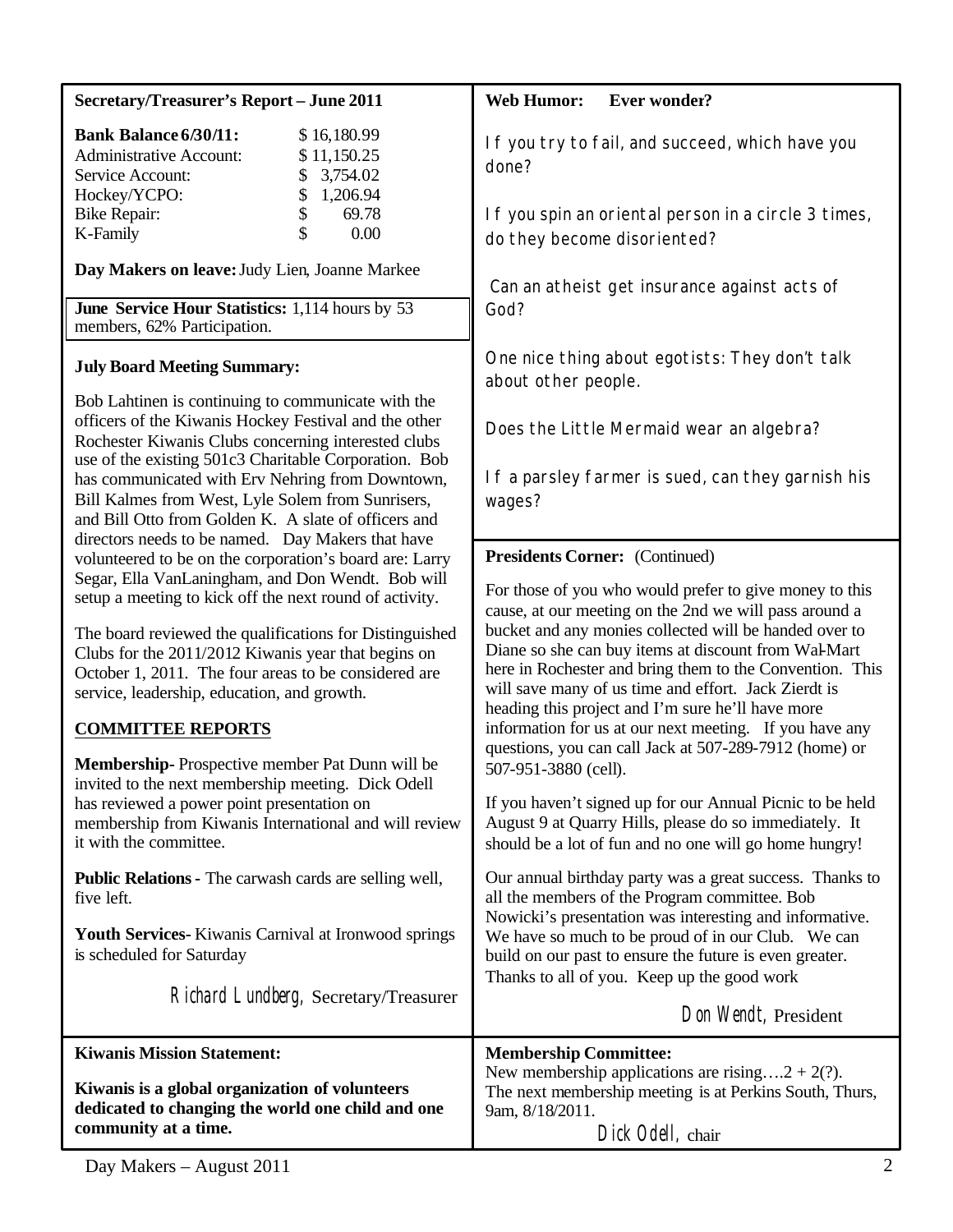## **Kiwanis Parent/Child Fair (at RochesterFest event):**

Thanks to all who helped make the Parent/Child Fair a success again this year. Other than blowing circuit breakers and the merry-go-round locking up, everyone seemed to have a good time. The Century Key Club was very busy painting faces and making balloon figures.

Lowe's kits were a huge hit again this year. They had increased the number of kits significantly, but still ran out early.

Caleb Winkel and Ellery Collins are the winners of the bikes and helmets from Wal-Mart, were very happy and surprised. Both said they had fun at the fair.



Larry Scilley, YCPO Chair

## **IHN Group Awards:**

- 1. **Day Makers Kiwanis Group—**for their ongoing support of IHN by providing volunteers who work every Friday over the noon hour. This group has also sponsored the Cardboard Box City event since it started with monetary donations equaling \$6000+ to date. We are blessed to have them as partners.
- 2. **Rochester Post Bulletin—**for their coverage and stories on IHN—from the inception and over the past ten years. We appreciate their willingness to help us get out the story of IHN and of the families we serve.
- 3. **KTTC /KXLT and Fox 47 TV—**for their ongoing coverage of Interfaith events over the last ten years and sponsorship of our fund raising events. We are blessed to have them as partners.

To view 250+ IHN Bed Race photos go to: <http://www.ihnbedrace.org/index.html> or To view video of IHN Bed Race go to:

<http://www.ihnbedrace.org/IHNBedRaceYouTubeL> ink.html

# Joanne Markee

| <b>Day Makers Picnic:</b>                                                                                                                                      | <b>Web Idiosyncrasies of English:</b>                                                                                                                                                                                  |  |
|----------------------------------------------------------------------------------------------------------------------------------------------------------------|------------------------------------------------------------------------------------------------------------------------------------------------------------------------------------------------------------------------|--|
| Tuesday August 9 - Quarry Hill Nature Center, 5:00pm<br>$-6:30 / 7:00$ ish  eat first / program following, Picnic<br>area adjacent to parking lot (as before). | Atheism is a non-prophet organization.<br>$1_{\cdot}$<br>2. What if there were no hypothetical<br>questions?                                                                                                           |  |
| Program will be MN Blue Bird Recovery Project<br>presented by Naturalist / Instructor Carrie Nelson (and<br>Dave Moehnke).                                     | Is there another word for synonym?<br>3.<br>Should vegetarians eat animal crackers?<br>4.<br>Why do they put Braille on the drive-through<br>5.<br>bank machines?                                                      |  |
| Catered meal followed by world famous HOME MADE<br>DESSERTS from members (?).                                                                                  | 6. What was the best thing before sliced<br>bread?                                                                                                                                                                     |  |
| Come early and enjoy a stroll around the newly enlarged<br>pond area or explore on your own following our event.                                               | Why is there an expiration date on sour<br>7.<br>cream?                                                                                                                                                                |  |
| Regards, Dave Moehnke                                                                                                                                          | <b>Member Comment:</b>                                                                                                                                                                                                 |  |
|                                                                                                                                                                | Heritage House, in Central Park, has a Special Exhibit<br>featuring Fashion, Fabric and Photos on display all<br>summer. The house is open Tuesday, Thursday and<br>Sunday from 1pm to 3:30pm.<br><b>Hollis Feeser</b> |  |